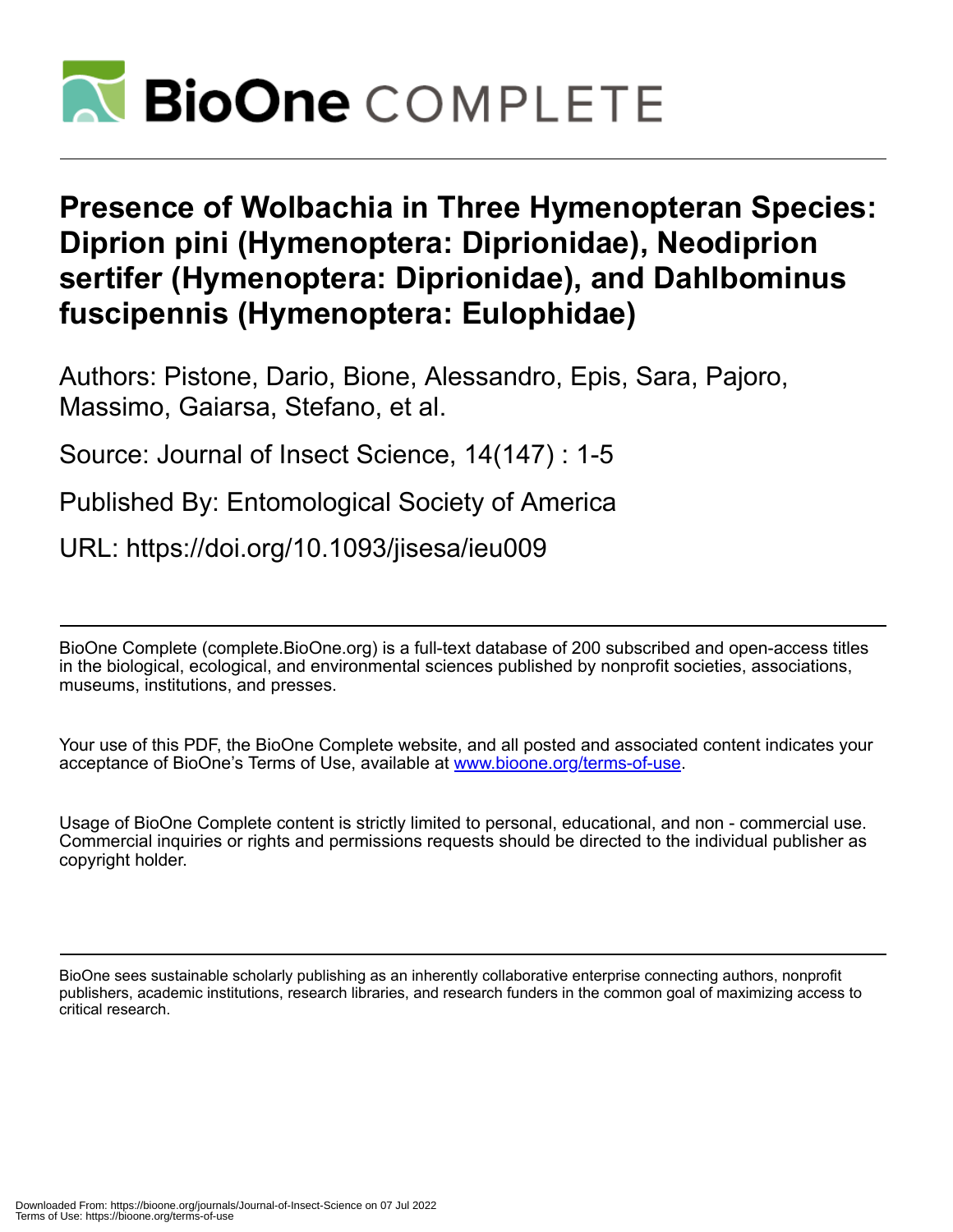#### **RESEARCH**

## Presence of Wolbachia in Three Hymenopteran Species: Diprion pini (Hymenoptera: Diprionidae), Neodiprion sertifer (Hymenoptera: Diprionidae), and Dahlbominus fuscipennis (Hymenoptera: Eulophidae)

Dario Pistone,<sup>1</sup> Alessandro Bione,<sup>2</sup> Sara Epis,<sup>3</sup> Massimo Pajoro,<sup>3</sup> Stefano Gaiarsa,<sup>3</sup> Claudio Bandi,<sup>3</sup> and Davide Sassera<sup>3,4,5</sup>

<sup>1</sup>Natural History Collections, University Museum of Bergen, P.O. Box 7800, 5020 Bergen, Norway

<sup>2</sup> Dipartimento di Scienze Agrarie, Università degli Studi di Bologna, Viale Fanin 44, 40127 Bologna, Italy<br><sup>3</sup> Dipartimento di Scienze Veterinarie e Sanità Bubblica, Escoltà di Modicina Veterinaria, Università degli

<sup>3</sup>Dipartimento di Scienze Veterinarie e Sanità Pubblica, Facoltà di Medicina Veterinaria, Università degli Studi di Milano, Via Celoria 10, 20133 Milano, Italy <sup>4</sup>Current address: Dipartimento di Biologia e Biotecnologie, Università degli Studi di Pavia, via Ferrata 9, 27100, Pavia, Italy

<sup>5</sup>Corresponding author, e-mail: davide.sassera@unimi.it, davide.sassera@unipv.it

Subject Editor: Sara Goodacre

J. Insect Sci. 14(147): 2014; DOI: 10.1093/jisesa/ieu009

ABSTRACT. Sawflies are important pests of various plant species. Diprion pini (L.) and Neodiprion sertifer (Geoffroy) (Hymenoptera: Diprionidae) are two of the most important sawfly pests in Italy, and both species are parasitized by the hymenopteran parasitoid Dahlbominus fuscipennis (Zetterstedt). Bacterial endosymbionts are currently studied for their high potential in strategies of biocontrol in a number of insect species. In this study, we investigated the presence of symbiotic bacteria (Wolbachia and Cardinium) in the three species of hymenoptera mentioned earlier, both in wild and laboratory populations. Although all samples were negative for the presence of Cardinium, 100% prevalence for Wolbachia was detected, as all examined individuals resulted to be PCR positive. Furthermore, 16S rDNA and ftsZ gene sequencing indicated that all individuals from the three hymenopteran species are infected by a single Wolbachia strain. Additionally, we report the presence of gynandromorphic individuals in D. pini, both in wild and laboratory-reared populations. Heat treatments on D. pini colonies removed the Wolbachia symbionts, but they also prevented the development of adults.

Key Words: endosymbiont, gynandromorphism, molecular screening, diprionid wasp

Phytophagous insects represent a major threat for worldwide forests by causing direct damage, consuming leaves or other parts of the host, and also by vectoring micro-organisms that can trigger diseases in plants ([Ayres and Lombardero 2000](#page-5-0), [Hulcr and Dunn 2011\)](#page-5-0). Adults of Diprion pini (L.) (Hymenoptera: Diprionidae) feed preferentially on leaves of plants of the genus Pinus. The areal of distribution of this species covers the majority of continental Europe, in all areas where the host plants are present. In Italy, *D. pini* is frequently encountered in alpine environments ([Pornbacher 1992](#page-5-0)), but it has also been reported in the Etna area in Sicily ([Turrisi and Bella 1999\)](#page-5-0). The species Neodiprion sertifer (Geoffroy) (Hymenoptera: Diprionidae) also occurs in a variety of habitats, on pine host plants from northern and central Europe, as well as in Asia and North America ([Olofsson 1987\)](#page-5-0). The larvae of both sawfly species are massive defoliators that can cause important damage to the plants they feed on, also affecting the esthetic value in ornamental tree plantations. In both species, the adult females lay eggs inside the needles of host plants, and the damage is determined by trophic activity of the larva consuming the leaves [\(Augustaitis 2007\)](#page-5-0). Besides, as the larvae mature, their feeding becomes more extensive and needles are stripped. Complete defoliation of the trees may occur, affecting the growth of the parasitized plants. The larvae, however, do not feed on new grown leaves, so the trees usually survive [\(Kurkela et al. 2005\)](#page-5-0). Periodically, sawfly populations may increase to outbreak proportion, and reduction in plant increment and tree mortality can be registered over widespread areas ([Coppel and Benjamin 1965](#page-5-0)). Dahlbominus fuscipennis (Zetterstedt) (Hymenoptera: Eulophidae) is a parasitoid of many sawfly species, including D. pini and N. sertifer, and it is largely reared and released for pest control purposes. Females of Da. fuscipennis lay eggs in the larvae of diprionid cocoons. Several eggs are laid with a single insertion of the ovipositor, and up to 40 parasitoid larvae

can develop in one cocoon. The winter is spent as a full-grown larva or pupa within the host cocoon.

Haplodiploid sex determination, in which females develop from fertilized diploid eggs and males develop from unfertilized haploid eggs, is the most frequent and presumably ancestral mechanism of sex determination in the insect order Hymenoptera ([Heimpel and de Boer 2008](#page-5-0)). Such is the case of Diprionidae, including D. pini and N. sertifer, where sexual chromosomes are absent and sex is determined by ploidy of the newborn ([Rousselet et al. 1998](#page-5-0)). Males are aploid (e.g.,  $n = 14$  in D. pini) while females are diploid (e.g.,  $2n = 28$  in *D. pini*). Gynandromorphism is an anomaly affecting sexual and somatic characters in different tissues of an individual. An abnormal chimeric organism presenting a mixture of male and female physical features is defined a gynandromorph [\(Narita et al.](#page-5-0) [2010\)](#page-5-0). The occurrence of gynandromorphic individuals was previously reported in *D. pini* ([Beaudoin et al. 1994](#page-5-0)).

Micro-organisms of the genus Wolbachia are gram-negative a-proteobacteria belonging to the order Rickettsiales, family Anaplasmataceae. Wolbachia is an obligated intracellular bacterium infecting a wide range of hosts, from arthropods to filarial nematodes ([Bandi et al. 2001](#page-5-0)). Vertical maternal inheritance is considered the primary route of *Wolbachia* transmission from one host generation to another. The role of Wolbachia in the host is also variable; in fact, these bacteria can behave as mutualists, pathogens, or even reproductive parasites. Wolbachia bacteria can exploit all known mechanisms of reproductive parasitism, manipulating the host reproduction with different strategies, including parthenogenesis, male killing, cytoplasmic incompatibility, and feminization of genetic males ([Werren et al. 2008](#page-5-0)). In general, Wolbachia bacteria are strictly associated with the gonads but might also be present in different somatic tissues [\(Dobson et al. 1999\)](#page-5-0). Cardinium, a recently described bacterial genus of maternally acquired

V<sup>C</sup> The Author 2014. Published by Oxford University Press on behalf of the Entomological Society of America.

This is an Open Access article distributed under the terms of the Creative Commons Attribution Non-Commercial License (http://creativecommons.org/licenses/by-nc/4.0/), which permits non-commercial re-use, distribution, and reproduction in any medium, provided the original work is properly cited. For commercial re-use, please contact journals.permissions@oup.com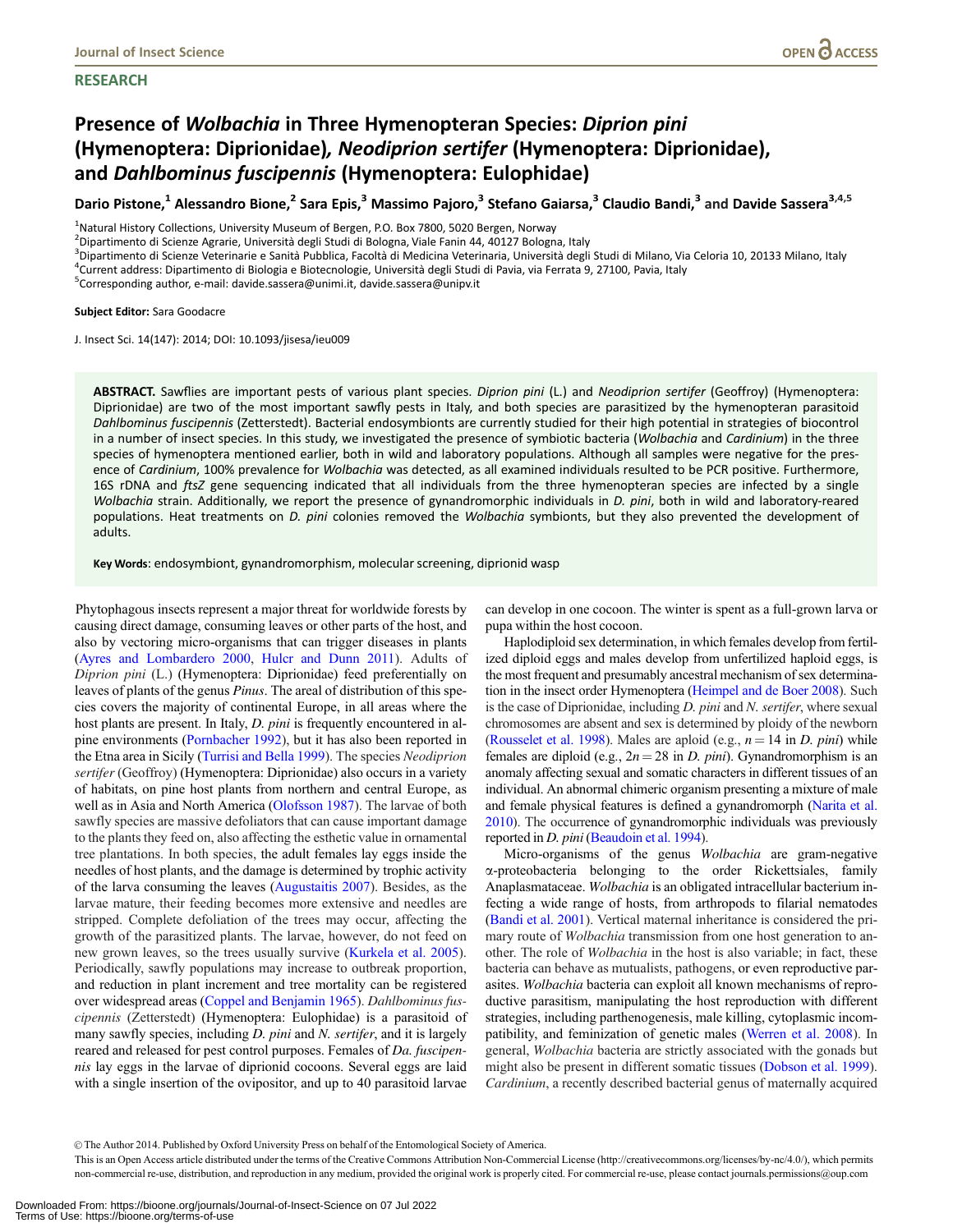| Colony<br>Sex                           | Laboratory line 1 (Dpini1) |         |        | Laboratory line 2 (Dipini2) |       |        | Laboratory line 3 $(1\times2)$ (Dpini3) |       |          |
|-----------------------------------------|----------------------------|---------|--------|-----------------------------|-------|--------|-----------------------------------------|-------|----------|
|                                         | M                          |         | Gyn    | M                           | F.    | Gyn    | M                                       |       | Gyn      |
| Generation 0                            | 168(2)                     | 111 (4) | 21(2)  | 19                          | 20    | 3      | 4(2)                                    | 11(2) |          |
| Generation I                            | 143                        | 10      | 14     | 68(2)                       | 35(4) | 12(2)  |                                         |       |          |
| Generation II                           | 13                         | 15      |        | 20                          | 9     |        |                                         |       |          |
| Generation III                          | 11                         |         |        |                             |       |        |                                         | 10    | 10       |
| <b>Generation IV</b>                    | 44 (4)                     | 52(2)   | 7(2)   |                             |       |        | 19(2)                                   | 84(2) | 8        |
| <b>Generation V</b>                     | 18                         | 45      |        |                             |       |        | 31                                      | 36    | 51       |
| <b>Generation VI</b>                    | 14                         | 4       |        |                             |       |        |                                         |       | $\Omega$ |
| <b>Generation VII</b>                   | 52(4)                      | 10(4)   | 7 (2)  |                             |       |        | 83 (4)                                  | 33(2) | 26(2)    |
| Total Gyn/total individual              |                            |         | 60/779 |                             |       | 16/187 |                                         |       | 101/426  |
| Gyn, gynandromorph; F, female; M, male. |                            |         |        |                             |       |        |                                         |       |          |

<span id="page-2-0"></span>Table 1. Number of male, female, and gynandromorph D. pini individuals for each of the three laboratory colonies for each generation

endosymbionts, widespread in spiders, arachnids, and other arthropod groups ([Martin and Goodacre 2009](#page-5-0)), is associated with reproductive manipulations such as cytoplasmic incompatibility, parthenogenesis, and feminization in different arthropod species [\(Wu and Hoy 2012](#page-5-0)).

Investigations on the presence of endosymbionts in pests represent the first step in developing a potential strategy for biocontrol purposes. For example, a study focused on the agent of Pierce disease in grapevines, the glassy-winged sharpshooter, showed that the spread of the disease could be controlled by an antagonistic bacterium that resides in the same insect vector ([Bextine et al. 2004](#page-5-0), [Newman et al. 2004\)](#page-5-0). On the other hand, the discovery of Wolbachia in filarial nematodes led to the development of antisymbiotic therapy to cure filarial diseases ([Taylor et al. 2000](#page-5-0)). In general, considering that the wide interactions between the host and the associated microbiota are a fundamental aspect of insect biology ([Weiss et al. 2012](#page-5-0)), investigations on the role of bacterial symbionts are allowing the development of novel strategies to control pest and parasitic arthropods and to reduce their vector competence.

In this study, we collected and reared individuals of two sawfly species (D. pini and N. sertifer) and of their parasitoid Da. fuscipennis (Hymenoptera: Eulophide). We then investigated the presence and the potential role of two important reproductive manipulator bacteria (Wolbachia and Cardinium) in these three hymenopteran species. Besides, in accordance with a potential implication of endosymbionts in the occurrence of gynandromorphism [\(Stouthamer et al. 1997\)](#page-5-0), we also investigated the occurrence of this phenotype in  $D$ . pini in the new light of the presence of endosymbiotic bacteria.

#### Materials and Methods

Larvae of D. pini and N. sertifer were collected in northern Italy. In detail, a total of 300 larvae of *D. pini* were collected on *Pinus sylvestris* plants in 2007, in two sampling sites in the municipalities of San Martino in Monte (Bolzano County) and San Dorligo (Trieste county) della Valle (Trento County). These individuals were used to establish a colony that was named Dpini1. A further sampling was performed in 2007 in the municipality of Velturno (Bolzano County). In this occasion, 42 larvae of D. pini were sampled and used to establish a colony called Dpini2. A third colony of individuals, named Dpini $1 \times 2$ , was created by the mating of two females of the Dpini2 line, one male of Dpini1, and one male of Dpini2; these four individuals derived from the first generation of each population. Additionally, 35 N. sertifer cocoons were collected in Ozzano dell'Emilia (Bologna County) in 2007, and four of them resulted to be parasitized by Da. fuscipennis.

The rearing was performed as follows: *D. pini* larvae from the third to the last instar (fourth instar for males and fifth for females) and N. sertifer cocoons were placed in an artificial cell at a constant temperature of  $20^{\circ}$ C, with a relative humidity of 80%, and a photoperiod of 17 h on white neon light (Philips TL-D master 58W/84, Philips, Amsterdam, Netherlands). After measuring the development time of the insects at  $20^{\circ}$ C, we studied the effects of higher temperatures on development. Two heat treatment experiments were performed each on 15 D. pini by increasing the rearing temperature. The first experiment consisted of a stable increase in the rearing temperature to  $25^{\circ}$ C, while the second consisted of an increase to  $30^{\circ}$ C for three intervals of 24 h separated by 48 h at  $20^{\circ}$ C. The hymenopteran parasitoid *Da. fuscipen*nis was reared only on N. sertifer, at the conditions described earlier.

In total, 30 individuals of N. sertifer (17 males and 13 females), 30 of Da. fuscipennis (11 males and 19 females), and 50 individuals of D. pini (20 females, 20 males, and 10 gynandromorphs) were subjected to molecular screening for the presence of symbionts (see Table 1 for details). All individuals were stored in absolute ethanol, then washed in sterile water, homogenized with a sterile pestle, and processed for DNA extraction using a commercial kit (DNeasy Blood & Tissue kit, Qiagen, Hilden, Germany) following manufacturer's instructions. A molecular screening was performed on the extracted DNAs to investigate the presence of endosymbiotic bacteria belonging to the genera Wolbachia and Cardinium. Three specific Polymerase Chain Reaction (PCR) protocols, targeting two different *Wolbachia* genes (16s rDNA and *ftsZ*) and one Cardinium gene (16s rDNA), respectively, were applied, using previously published assays [\(Casiraghi et al. 2001](#page-5-0), [2005;](#page-5-0) [Marzorati et al.](#page-5-0) [2006](#page-5-0)). A subset of the Wolbachia-related PCR products (1,393 and 735 bp, respectively) was sequenced using Applied Biosystems (ABI) technology. Phylogenetic analysis was performed on the obtained se-quences, using an in-house pipeline comprising MUSCLE ([Edgar](#page-5-0) [2004](#page-5-0)), Gblocks [\(Castresana 2000\)](#page-5-0), and PhyML [\(Guindon et al. 2010](#page-5-0)).

In *D. pini*, the sexual dimorphism is strong, and the marked differences between males and females allow the identification of gynandromorphic individuals in the population and a detailed description of the distribution of male and female tissues on the soma of abnormal specimens. In the laboratory-reared *D. pini* colonies, gynandromorphic individuals were described and the distribution of male and female tissues in these individuals was reported. In each individual, the male and female areas can be distributed in a strikingly bilateral way, patchily or uniformly mixed. In particular, we annotated the frequency of somatic alterations in each body segment (head, thorax, abdomen, and external genitalia) in these individuals. The distribution of the three tissue types is described with different colors: male (black), female (white), and mosaic (gray; see [Fig. 1](#page-3-0) for an example pattern).

We applied a Pearson's chi-square test to evaluate any significant differences between the frequencies of gynandromorphic individuals in the three different D. pini populations. The test was applied between the frequency of gynandromorphs and normal individuals, respectively, in Dpini1 and Dpini2 and between each of the two populations and the inbreed line Dpini $1 \times 2$  (2  $\times$  2 contingency table, 1 df).

#### Results

We investigated the presence of two insect symbionts, Wolbachia and Cardinium, in the three different D. pini populations. Cardinium was never detected in any of the sampled individuals, whereas all D. pini samples investigated resulted positive to Wolbachia. DNA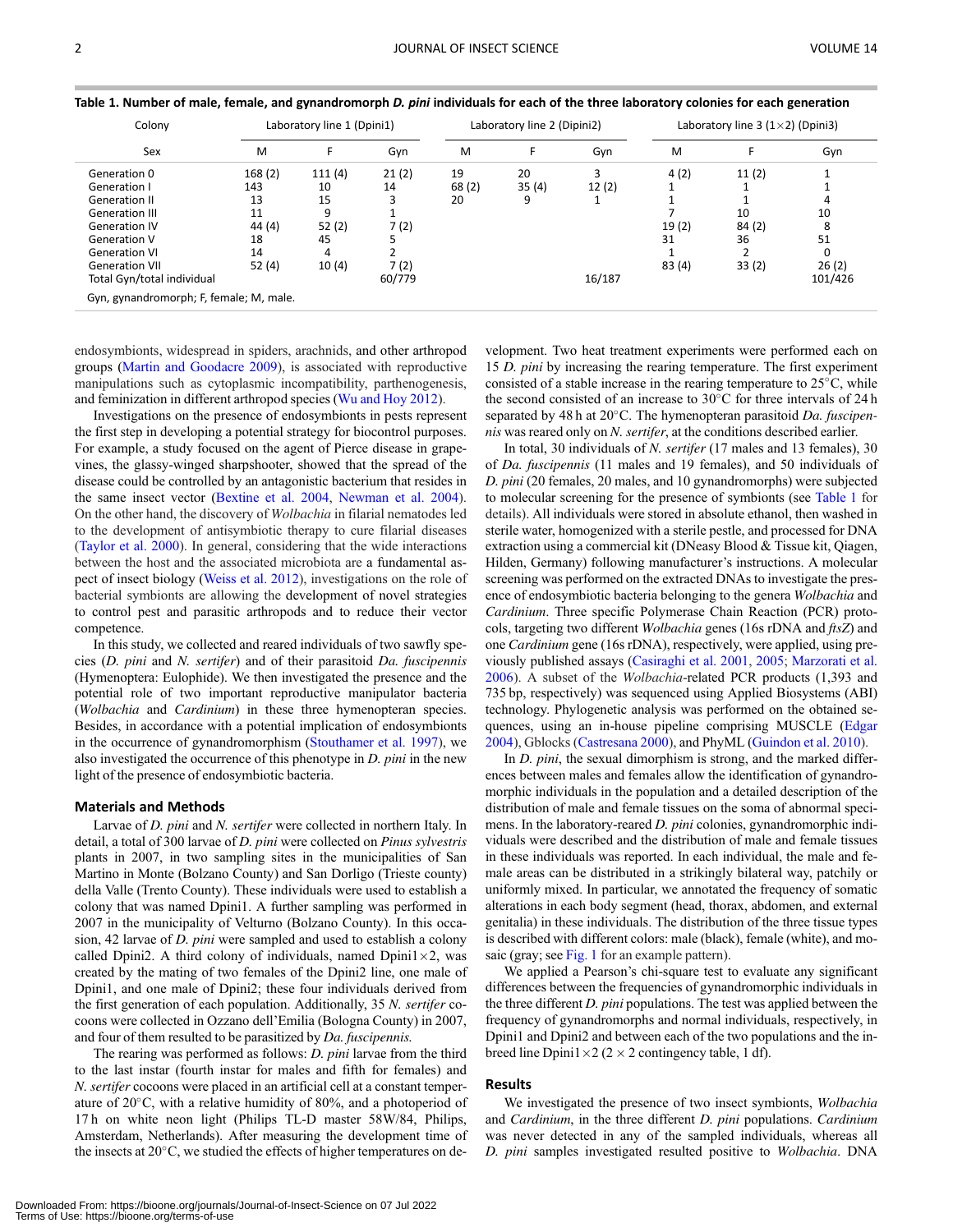<span id="page-3-0"></span>samples from a population of N. sertifer and Da. fuscipennis were also tested for the presence of two endosymbionts, and both resulted positive to Wolbachia with 100% prevalence and negative to Cardinium. See [Table 1](#page-2-0) for a detailed description of the examined individuals, sexes, and rearing generations.

Partial 16s rDNA and *ftsZ Wolbachia* gene sequences were generated from individuals belonging to the three species investigated in this study (D. pini, N. sertifer, and Da. fuscipennis). For each gene, all the obtained sequences showed 100% identity between them, excluding artifacts, indicating that we detected a single Wolbachia strain that presents a high capacity of colonizing the three examined hymenopteran species. Gene sequences were submitted to the National Center for Biotechnology Information (NCBI) database under the accession numbers HE814622 (978 bp) and HE814623 (690 bp), respectively, for 16S rDNA and *ftsZ*. Phylogenetic analyses were performed aligning the obtained ftsZ gene sequence with the homologous sequences of 21 Wolbachia strains retrieved from the database. The resulting tree (Fig. 2) shows that the novel strain belongs to the A Wolbachia supergroup ([Casiraghi et al. 2005\)](#page-5-0) and that it is most closely related with two other Wolbachia strains, one infecting a member of Diptera



Fig. 1. Dorsal and ventral vision representing the tissue distribution of a gynandromorphic individual: male (black), female (white), and gynandromorph (gray). This specific pattern is an example of an individual belonging to the Dpini $1\times 2$ .

(Drosophila borealis) and one infecting a member of Hymenoptera (Technomyrex albipes).

We performed two heat treatments on the colony of  $D$ .  $pini$  to investigate the effect of temperature increase on the presence of Wolbachia. In fact, it has been shown in the literature that an increase in temperature can be an effective way to "cure" Wolbachia infection [\(van Opijnen](#page-5-0) [and Breeuwer 1999](#page-5-0), [Sakamoto et al. 2008](#page-5-0)). Additionally, it must be considered that to complete the D. pini biological cycle under standard laboratory experimental conditions ([Bombosch and Ramakers 1976,](#page-5-0) [Eichhorn et al. 1976,](#page-5-0) Köpke et al. 2010), an average time of 60 d is required (16-d embryonic, 28-d larval, and 16-d pupal developments). We hypothesized that a temperature increase could reduce this period. For the first treatment, the temperature was set up at  $25^{\circ}$ C, resulting in a complete biological cycle of 48 d instead of 60 d, but with a great reduction of success in egg hatching. The second heat treatment  $(30^{\circ}C)$  led to interruption of development of the D. pini larvae. In fact, none of the larvae subjected to the treatment were able to molt into adults. Molecular screening on these larvae revealed that Wolbachia had been eliminated (all 11 tested larvae were negative to both Wolbachia-specific PCRs). Further studies should be carried out to establish whether these effects are due to the absence of Wolbachia symbionts or simply to the temperature increase.

To study the effects of inbreeding on production of gynandromorphs, three different populations of *D. pini* were followed under controlled laboratory conditions for up to seven generations. We succeeded in maintaining the two field-derived colonies (Dpini1 and Dpini2), respectively, for seven and three generations, whereas the third colony (Dpini $1 \times 2$ ), obtained from a cross between individuals of the two colonies, was more successful and was interrupted after seven generations, while still actively reproducing. In all experimental populations, we observed the appearance of gynandromorphic individuals. The total number of gynandromorphs was 177 of 1,392 individuals (mean frequency, 0.12): 60/719 in Dpini1 (mean frequency, 0.08), 16/187 in Dpini2 (mean frequency, 0.08), and  $101/426$  in Dpini $1 \times 2$  (mean frequency, 0.23). In the laboratory-interbred population of *D. pini* (Dpini $1 \times 2$ ), we report an increase in the frequency of gynandromorphism. Indeed, we



Fig. 2. Phylogenetic analysis based on a 437-bp portion of the ftsZ Wolbachia gene. The alignment was analyzed with PhyML. Bootstrap support values above 50 are indicated above each node. The name of the host species and the sequence accession number are indicated on each branch.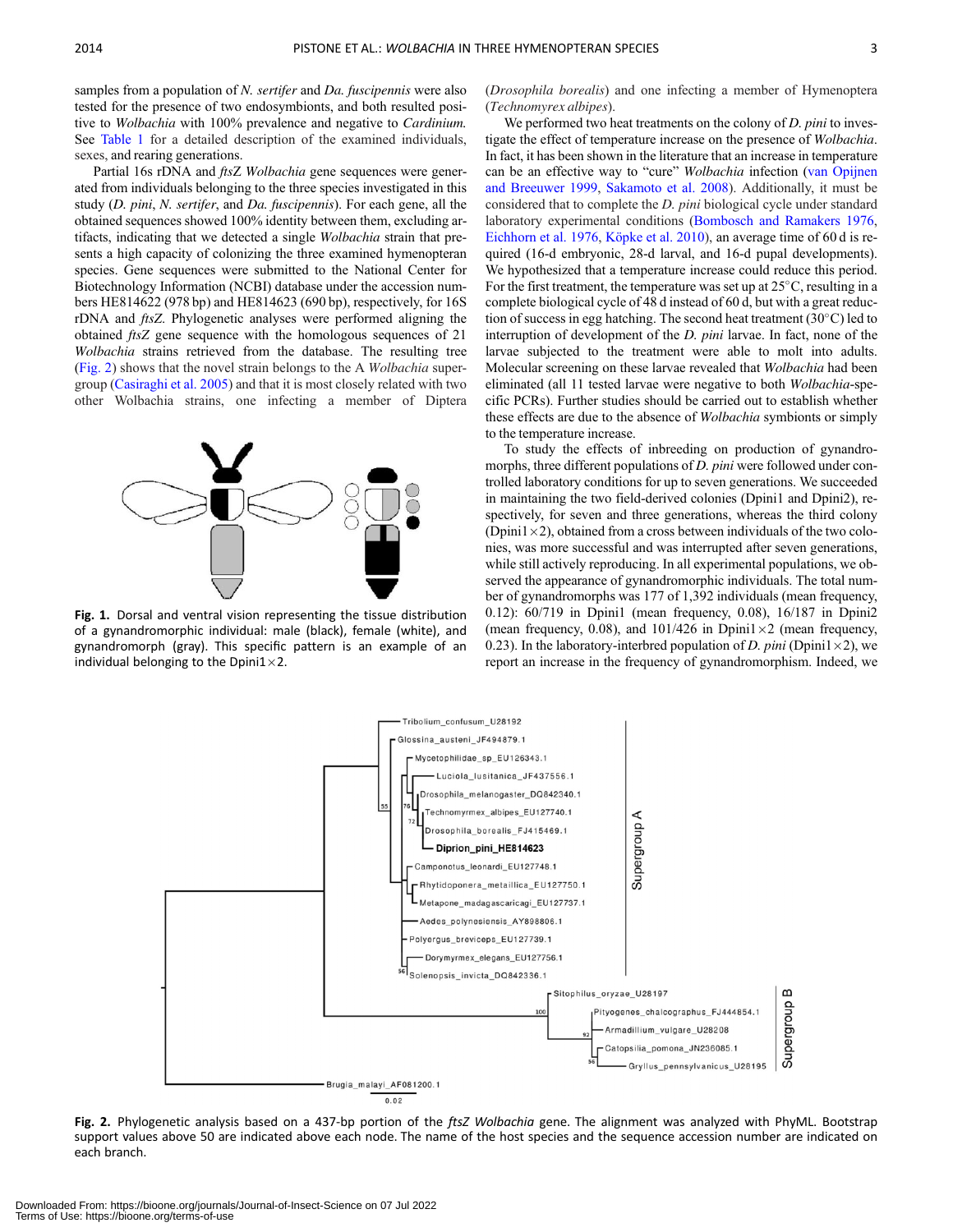registered a statistically significant difference in the frequency of gynandromorphs within the population of the line  $D$ pini $1\times2$  compared with both Dpini1 ( $\chi^2$  = 60.956; 2 × 2 contingency table; 1 df; twotailed  $P < 0.0001$ ) and Dpini2 ( $\chi^2 = 19.321$ ; 2 × 2 contingency table; 1 df; two-tailed  $P < 0.0001$ ), whereas there is no significant difference in the frequencies of gynandromorphs between the lines Dpini1 and Dpini2 ( $\chi^2$  = 0.152, 1 df, two-tailed *P* = 0.6969). In the majority of gynandromorphic individuals (90.3%), we reported a complex pattern of external male, female, or gynandromorphic tissues distributed in more than one body district (see [Fig. 1](#page-3-0) for an example pattern). Worthy of note, external genitalia were frequently affected by gynandromorphism  $(61/177 = 34.5\%)$ .

#### Discussion

We investigated the presence of *Wolbachia* and *Cardinium* symbionts in D. pini, N. sertifer, and Da. fuscipennis by molecular methods. Our results indicate the presence of Wolbachia in all examined individuals of all three hymenopteran species, whereas Cardinium was not found in any of the examined samples. Although 100% prevalence of Wolbachia in individuals collected in the wild suggests a complete pervasiveness of the symbiont in the examined species, additional sampling from different geographical sites would be required to allow a definitive conclusion on this issue. The second part of the study was focused on D. pini to investigate the occurrence of gynandromorphism in wild and laboratory populations. Finally, heat treatments were performed in *D. pini* to try to evaluate whether removal of the Wolbachia symbionts was possible and whether this would have an effect on the host, particularly in terms of frequency of occurrence of gynandromorph individuals. We were not able to link the presence of gynandromorphic individuals in *D. pini* to the presence of *Wolbachia* because these bacteria are always present in all investigated individuals (i.e., males, females, and gynandromorphs).

The lack of genetic variability between bacteria of the genus Wolbachia recorded in D. pini, N. sertifer, and Da. fuscipennis suggests a horizontal transfer event between these three species. Because Da. fuscipennis were reared on N. sertifer in our laboratory, the acquisition of Wolbachia in the parasitoid could also be explained through an event of symbiont transfer between these two species. We highlight that both N. sertifer and Da. fuscipennis were reared separately from D. pini populations, so we can exclude the occurrence of horizontal transfer between the laboratory populations. Nevertheless, horizontal Wolbachia transmission from infected to uninfected individuals within (intraspecific) and between (interspecific) host species has been previously observed both in the laboratory and over evolutionary timescales ([Cordaux et al. 2001,](#page-5-0) [2012](#page-5-0); [Huigens et al. 2004](#page-5-0); [Viljakainen et al.](#page-5-0) [2008\)](#page-5-0). Horizontal transmission allows Wolbachia to infect several host species and contributes to its vast host range. Interspecific horizontal transmission has been reported, e.g., in wasps of the genus Trichogramma ([Huigens et al. 2004\)](#page-5-0) and in the parasitoid wasp Nasonia ([Raychoudhury et al. 2009](#page-5-0)). We can hypothesize that the Wolbachia strain detected in this study was horizontally transferred between the three analyzed hymenopteran species in the wild. It seems reasonable to hypothesize that the parasitoid behavior is involved in this pattern of transmission. The parasitoid wasp Da. fuscipennis could have acquired the bacteria while feeding on the caterpillar of diprionid wasps, and it could also have transmitted it to additional hosts. For this model to be acceptable, the efficiency of infestation of the parasitoid must be <100%; otherwise, all infected host individuals would be killed by the infestation. A study on 16 caterpillar species highlighted the existence of immune response mechanisms that allow the host to survive parasitoid infestations ([Smilanich et al. 2009\)](#page-5-0). We currently cannot conclude which was the original host of the detected Wolbachia strain or whether the symbiont exerts specific effects on the three hosts. Wolbachia infection in a parasitoid was previously reported in the uzifly, Exorista sorbillans (Wiedemann) (Diptera: Tachinidae), which parasitizes the silkworm, Bombyx mori (L.) (Lepidoptera: Bombycidae).

Administration of tetracycline to the adult uziflies removed Wolbachia endosymbionts and resulted in several reproductive disorders. However, tetracycline treatment did not show marked effects on the life expectancy of the uzifly [\(Puttaraju and Prakash 2005\)](#page-5-0).

Developmental defects, which occur at low frequencies under natural conditions, can lead to morphologically anomalous individuals with both male and female traits. Even though gynandromorphic individuals are described in many insect taxa [\(Sassaman and Fugate 1997,](#page-5-0) [Narita](#page-5-0) [et al. 2010\)](#page-5-0), the specific mechanisms and driving forces causing this peculiar developmental abnormality are not known. In the examined populations of D. pini, the phenomenon of gynandromorphism occurred with a high frequency in the three populations (8% in Dpini1 and Dpini2 and  $23\%$  in Dpini1 $\times$ 2, respectively) with marked variability throughout different generations. Hence, random events, such as the occurrence of binucleate eggs, dispermy/polyspermy, reduction/ duplication of the chromosome number, and loss of part of the genetic material, implicated in cases of gynandromorphism in natural and laboratory populations of other arthropods [\(Kamping et al. 2007](#page-5-0), [Narita](#page-5-0) [et al. 2010](#page-5-0), [Ford 2012](#page-5-0)), unlikely explain the recurrence of this condition in D. pini. Environmental temperature is considered another key factor involved in gynandromorphism occurrence in arthropods ([Narita et al.](#page-5-0) [2010](#page-5-0)). In fact, increase in temperature has been demonstrated as an important factor for the production of gynandromorphic individuals in Ooencyrtus submetallicus ([Wilson 1962](#page-5-0)). In the parasitic wasp Nasonia vitripennis, the proportion of gynandromorphic individuals can also be increased by exposing the mother or early-stage embryos to high temperature ([Kamping et al. 2007\)](#page-5-0). In our work, the three different D. pini populations were kept for the whole duration of the main experiment at a constant temperature  $(20^{\circ}C)$  inside the rearing cell. Under these persistent conditions, we could appreciate a high variability in the number of gynandromorphic individuals between the different generations. Unfortunately, our studies on the experimental increase in rearing temperature of D. pini were not sufficient to elucidate the role of this factor in D. pini because these experiments highly decreased the hatching success of the eggs and increased the larval mortality rate  $(25^{\circ}C)$ , and they also blocked the development of adults  $(30^{\circ}C)$ .

The association between the presence of Wolbachia and the occurrence of gynandromorphism and other developmental abnormalities has been proposed in diverse arthropod groups [\(Pereira et al. 2003\)](#page-5-0). Intriguingly, a partial Wolbachia reduction using antibiotics led to the appearance of Ostrinia scapulalis (Walker) intersexes having exclu-sively male genotype [\(Kageyama and Traut 2004](#page-5-0)). In Zyginidia pullula (Hemiptera: Cicadellidae), the infection by Wolbachia induces feminization of genetic males. These feminized males are characterized by intersexual phenotypes, females presenting upper pygofer appendages, a typical male secondary sexual feature [\(Negri et al. 2008\)](#page-5-0). Another example can be found in the isopod Armadillidium vulgare, where a conflict between feminizing sex ratio distorters and autosomal masculinizing genes can be traced to the origin of intersexes ([Rigaud and](#page-5-0) [Juchault 1993\)](#page-5-0). In the case of D. pini, a possible link between the presence of Wolbachia and the occurrence of gynandromorphism remains an issue to be clarified with specific experiments, such as the use of antibiotics. Besides, the possible discovery of Wolbachia-free populations of D. pini could also shed light on the mechanisms leading to gynandromorphism in this species. The findings presented here spring a number of intriguing questions to be answered before a full picture of the many genetically ecological and evolutionary aspects of gynandromorphism in D. pini will be clarified.

The transinfection of different host species with Wolbachia also suggests a promising biocontrol approach. Fruit fly Wolbachia strains were demonstrated to be able to invade and prosper in mosquito populations, also reducing adult host lifespan, affecting host reproduction, and interfering with pathogen replication ([Iturbe-Ormaetxe et al. 2011\)](#page-5-0). Our work on the presence of Wolbachia endosymbionts in the three hymenopteran species represents an initial step for potential biocontrol applications.